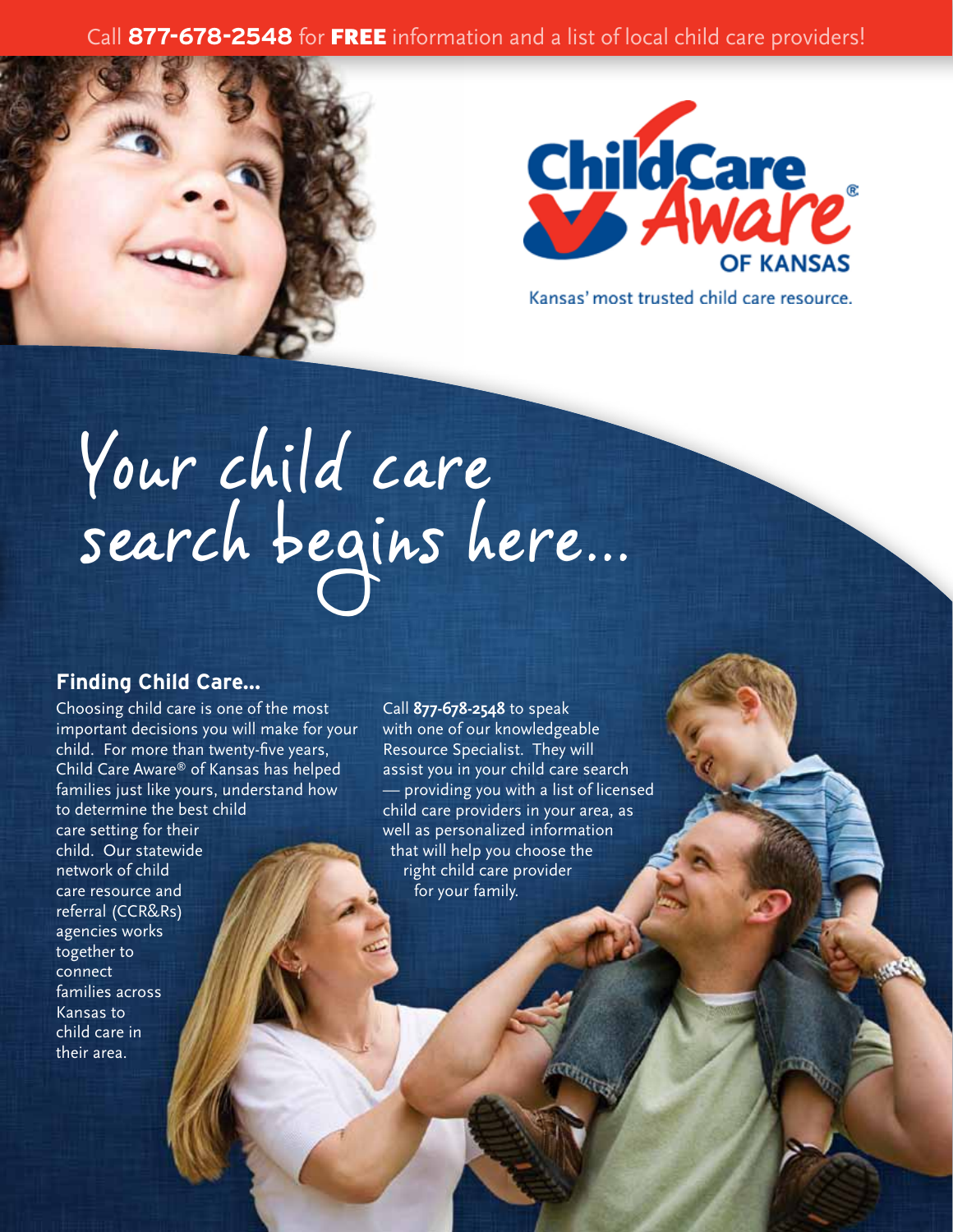### **Making the best choice**

The interview and selection process is unique for everyone. Read this page for tips to help you make the best decision for your family and establish a lasting partnership with your child care provider.

> Finding the right program

 $Explore$ . Know your options. Start looking for child care as soon as you can. Finding the right child care setting may take some time.

Evaluate. Consider your preferences. For example, think about the individual learning style of your child (does he/she prefer small groups or large groups?), your family needs, the location and the hours of care.

Observe. Visit at least three programs before making your final decision. Interview prospective providers and talk to everyone who will be involved in your child's care. Plan to spend 30 to 60 minutes at each interview. Take your child with you to see if the program is a good fit for him/her. To help guide you through the interview, use the Child Care Aware® of Kansas Checklist for Choosing Quality Child Care (in your packet).

Decide. Think about what you saw at each visit. Refer to your notes and trust your instincts. Pay attention to any uneasy feelings you may have.

 $Be$   $Involved$  . You and your child care provider are partners now. You have the right to visit your child's program any time your child is there. Making such visits are one way to monitor the quality of care your child is receiving.

### **Ten Tips for Success**

- 1. Keep all scheduled appointments when meeting with child care providers. If you need to cancel, call.
- 2. References should be provided upon request. It is your responsibility to interview the references.
- 3. Make sure you read and agree to the provider's contract and policies. Keep a copy for your records. If you feel that the child care provider is not adhering to their own policies, mention it. Small issues can quickly become big issues.
- 4. Pay on time. Your child care provider is operating a business and depends on you.
- 5. You will need the provider's tax I.D. number (W-10 form) for taxes. It is the parent's responsibility to ask for this information.
- 6. Pick up your child on time. If an emergency prevents you from being on time, call.
- 7. Plan to make unannounced visits to your child at the facility often to see what goes on throughout the day.
- 8. Communicate openly with your provider about your child and his/her progress, as well as any concerns you may have.
- 9. Find ways to get involved. Working together is key to making the partnership work.
- 10. Talk to or read your child(ren)'s cues to know if they are happy!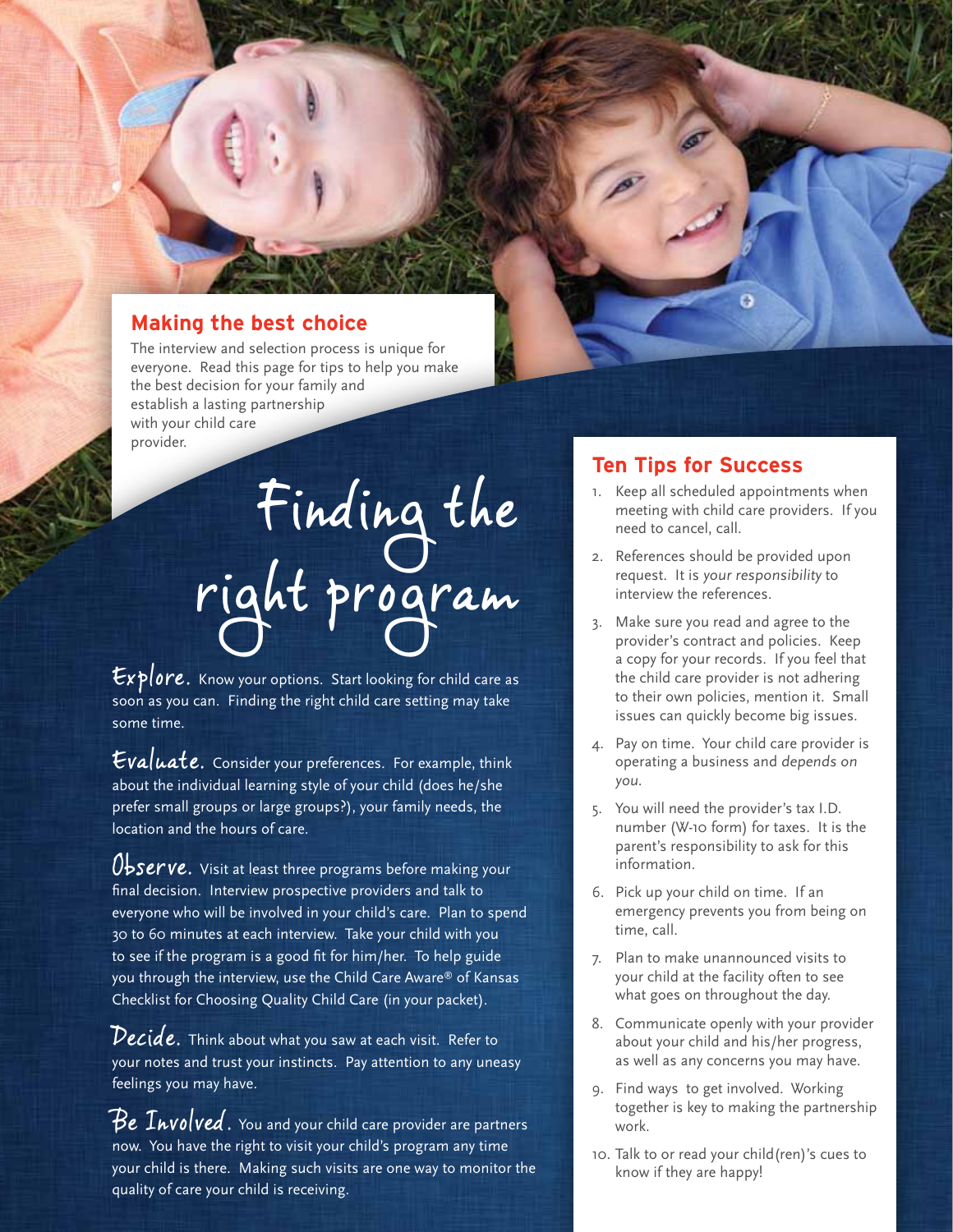### **About licensed child care in Kansas...**

All facilities that provide child care are licensed by the Kansas Department of Health and Environment (KDHE). KDHE administers the child care licensing laws and issues licenses for child care facilities to protect the health, safety, and welfare of children receiving care away from home.

### **Provider Compliance History**

**Check:** Before selecting a child care facility, families can do a provider compliance history check using the Child Care and Early Education Portal at www.kdheks.gov/bcclr/capp.htm

### **KDHE Licensing Requirements:**

Below are a few Kansas requirements for regulated child care. For a complete list, visit the KDHE website at www.kdheks.gov/bcclr/index.html

- The licensee must be 18 years of age, have an understanding of children, complete certified first aid and CPR, as well as child care related training.
- Each new applicant applying for a license to maintain a child care facility must be a high school graduate or the equivalent, such as having a GED.
- A Kansas Bureau of Investigation (KBI) criminal history and child abuse and neglect background check is processed on all persons living, working or volunteering in the licensed day care home. (National background checks are not required.)
- Facilities are inspected to check compliance with regulations to protect the health, safety and well-being of the children in care at least once every 12 months.

### **Examples of child care arrangements when a license is NOT required:**

- When child care is provided in the child's own home. For example, a nanny or other caregiver that comes to your home to care for your child.
- When child care is provided in the home of the child's relative.
- A residential facility or hospital that is operated and maintained by a state agency. For example, facilities operated by school districts.

Source: www.kdheks.gov

# What types of licensed

### **Family Child Care (FCC)**

### **Licensed Day Care Home (one provider):**

A child care facility in which care is provided for a maximum of ten children under 16 years of age (includes children under 11 years of age related to the provider). The total number of children in care at any one time is based on the ages of the children in care.

### **License Capacity: One Provider**

### Maximum Number<br>of Children<br>Under 18 Months<br>Maximum Number<br>18 months but Least<br>18 Maximum Number<br>Under 11 Years of Age<br>5 Years of Age but<br>5 Years of Age but<br>Under 11 Years of Age<br>License Capacity 0 | 7 | 3 | 10 1 | 5 | 4 | 10 2 4 3 9 3 2 8

Source: www.kdheks.gov

**Group Day Care Home (two providers):**

A child care facility in which care is provided for a maximum of 12 children under 16 years of age (includes children under 11 years of age related to the provider). The total number of children in care at any one time is based on the ages of the children in care.

### **License Capacity: Two Providers**

| Maximum Number<br><b>Under 18 Months</b><br>of Children | Under 5 Years of Age<br>of Children at Least<br>Maximum Number<br>18 months but | Under 11 Years of Age<br>of Children at Least<br>5 Years of Age but<br>Maximum Number | License Capacity |
|---------------------------------------------------------|---------------------------------------------------------------------------------|---------------------------------------------------------------------------------------|------------------|
|                                                         | 8                                                                               | 3                                                                                     | 12               |
| $\overline{2}$                                          |                                                                                 | 3                                                                                     | 12               |
| 3                                                       | 6                                                                               | 3                                                                                     | 12               |
|                                                         |                                                                                 | $\overline{c}$                                                                        | 10               |

Source: www.kdheks.gov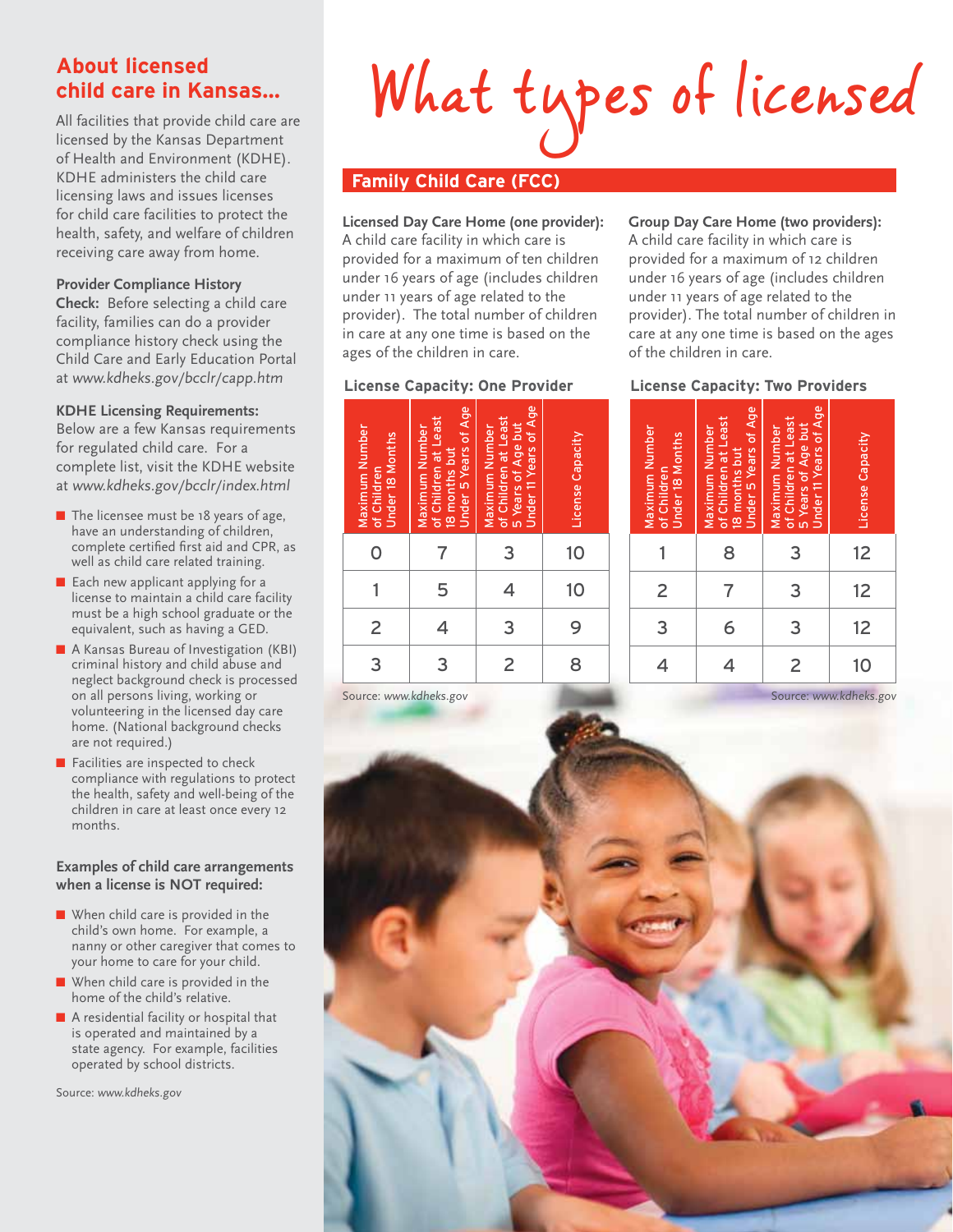## child care are available?

### **Child Care Center (CCC)** Preschool

A child care facility in which care and educational activities are provided for 13 or more children two weeks to 16 years of age for more than three hours and less than 24 hours per day including day time, evening, and night-time care, or that provides before and after school care for school age children.

### **CCC & Preschool Staff to Child Ratios**

| Age of<br>Children                                            | <b>Minimum</b><br>Staff/Child<br>Ration | Maximum<br>Number of<br>Children<br>per Unit Size |
|---------------------------------------------------------------|-----------------------------------------|---------------------------------------------------|
| Infants<br>(2 weeks to 12 months)                             | $1$ to $3$                              | 9                                                 |
| Infants<br>to 6 years                                         | 1 to 4<br>Maximum<br>2 Infants          | 8<br>Maximum<br>4 Infants                         |
| <b>Toddlers</b><br>(12 months to 2 years<br>if walking alone) | 1 to 5                                  | 10                                                |
| 2 to 3 years                                                  | 1 to 7                                  | 14                                                |
| $21/2$ years<br>to School Age                                 | 1 to 10                                 | 20                                                |
| 3 years<br>to School Age                                      | 1 to 12                                 | 24                                                |
| Kindergarten<br><b>Enrollees</b>                              | 1 to 14                                 | 28                                                |
| School Age                                                    | 1 to 16                                 | 32                                                |

A child care facility which provides learning experiences for children who have not attained the age of eligibility to enter kindergarten and who are 30 months of age or older; that conducts sessions not exceeding three hours per session; that does not enroll any child more than one session per day; and that does not serve a meal. The term "preschool" shall include education preschools, Montessori schools, nursery schools, church-sponsored preschools, and cooperatives. A preschool may have fewer than 13 children and be licensed as a preschool if the program and facility meet preschool regulation.

The license for the preschool states the maximum number of children that can be in care at any one time, and also states the maximum number of children than can be in care in any one unit by age group. Staff to child ratios must be maintained at all times.

Source: www.kdheks.gov

**NOTE:** People in the process of becoming licensed as a family child care provider may be issued a temporary permit, valid for 90 days. A person with a temporary permit will have attended an orientation session, submitted their written application to KDHE, and passed the DCF and KBI registry check. They may not have had their inspection visit and may still have corrections to complete before receiving a permanent license. A provider with a temporary license must follow all of the same regulations, including license capacity.



### **Provider Credentials**

Research clearly shows that education and specialized training in early childhood practice positively impacts the quality of an early learning program. Ask about the provider's credentials.

The National Child Development Associate (CDA) credential qualifies providers who work with children birth to age five. Child care providers who earn a CDA complete:

- Hands-on experience with a specific age group
- Formal child development training and education
- Observation of skills and knowledge by a qualified advisor
- A professional resource file
- Gathering of parent questionnaires
- An oral interview and written test

### **Accreditation**

Accreditation indicates that a program meets nationally recognized guidelines for high-quality early care and education. Child care centers may be accredited by the National Association for the Education of Young Children (NAEYC). Family child care providers may be accredited through the National Association for Family Child Care (NAFCC). School-age programs may be accredited through the National Afterschool Association (NAA).